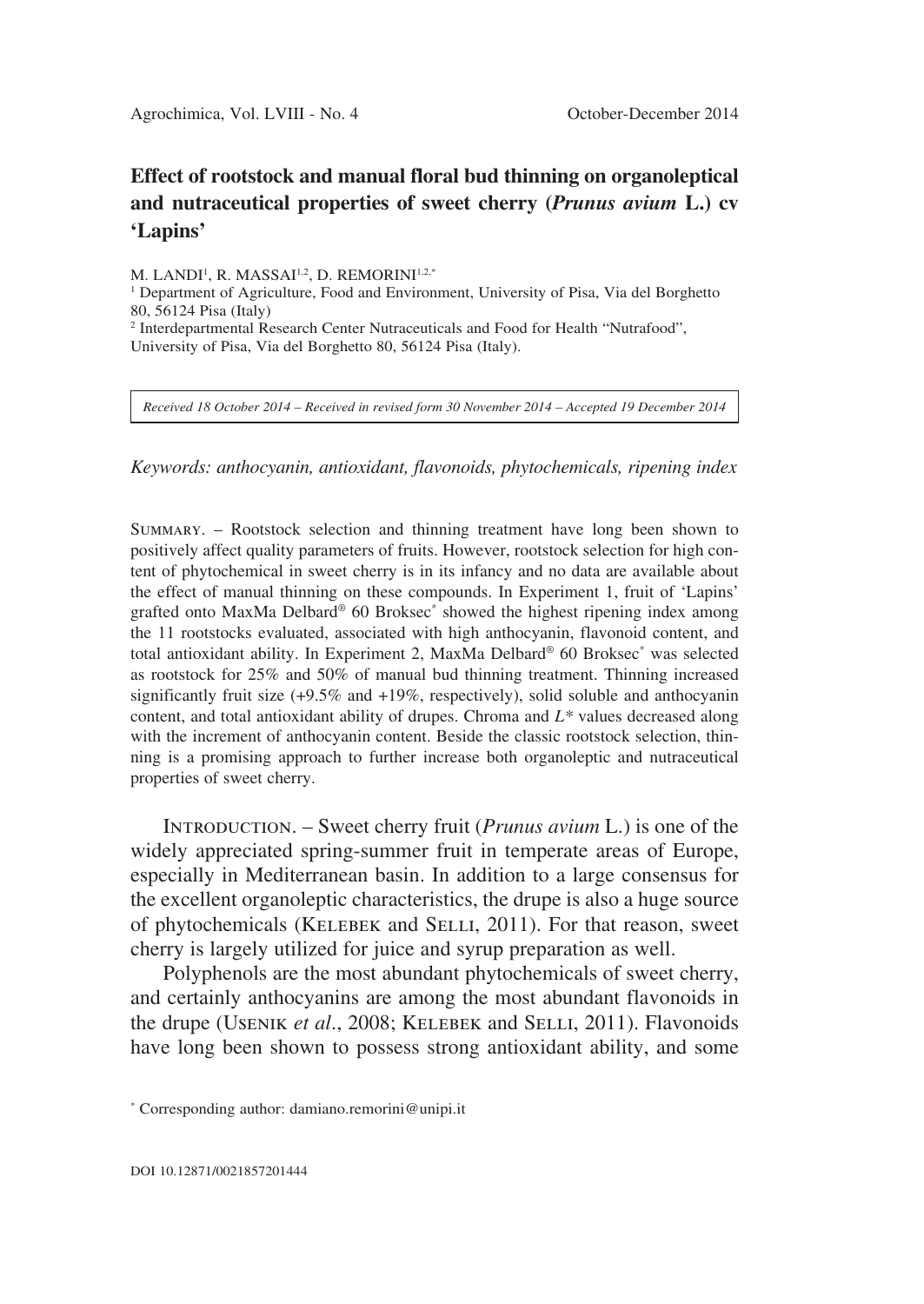studies have demonstrated strong correlations between anthocyanin content and total antioxidant ability of sweet cherry (Serrano *et al*., 2005). Thus, their dietary intake can improve human health and prevent different pathologies such as cancer (Stoner *et al*., 2008), inflammatory (Cicerale *et al*., 2012) and cardiovascular diseases (Gan *et al*., 2010).

In addition to their nutritional role, flavonoids – and in particular anthocyanins – are also responsible for quality characteristics such as flavour, taste, astringency, but are mainly involved in colour development of sweet cherry (Gao and Mazza, 1995). Thus, skin colour and nutraceutical value of sweet cherry are both mainly dependent on the total content of anthocyanins and other flavonoids (Gao and Mazza, 1995). The maximization of these moieties can make the product more suitable to be consumed as whole fruit (Dever *et al*., 1996), but even more to be used as raw material for juice or beverage production. In the first case, a bright red colour can indeed positively attract consumers, while the richness of anthocyanins may confer a bright red colour to the juice, reducing significantly the need of chemical or natural colorants. The latter aspect, coupled with a strong antioxidant activity of anthocyanins, can increase the healthiness of the sweet cherry juice.

The colourimetric CIE system (Commission International d'Eclairage) is widely used in the quantification and characterization of chromatic properties of sweet cherry (MOZETIČ *et al.*, 2004; GONÇALVES *et al.*, 2007). Despite results obtained by different authors on the chromatic parameters in sweet cherry fruit are sometimes contrasting, different studies have found a negative correlation among anthocyanin content, colour intensity (chroma), while redness and greenness as well as yellowness and blueness seem less related to the anthocyanin content (Mozerič *et al.*, 2004; Gonçalves *et al*., 2007).

As for other fruits, the selection of rootstock is a common practice to improve the productivity under specific pedoclimatic conditions (Cantín *et al*., 2010; Usenik *et al*., 2010). Traditionally, sweet cherries are cultivated by grafting on generative rootstocks of *Prunus avium*, *P. mahaleb*, *P. cerasus*, and hybrids of *Prunus* spp. Rootstock evaluation has been very extensive in the last decade, increasing significantly the profitability of fruit production (Remorini *et al*., 2008; Prassinos *et al*., 2009). More recently, breeders have been interested not only in maximizing yield, but also in the selection of rootstocks which give fruits with a high nutraceutical value. However, to the best of our knowledge only few works have explored this topic in sweet cherry (Jakobek *et*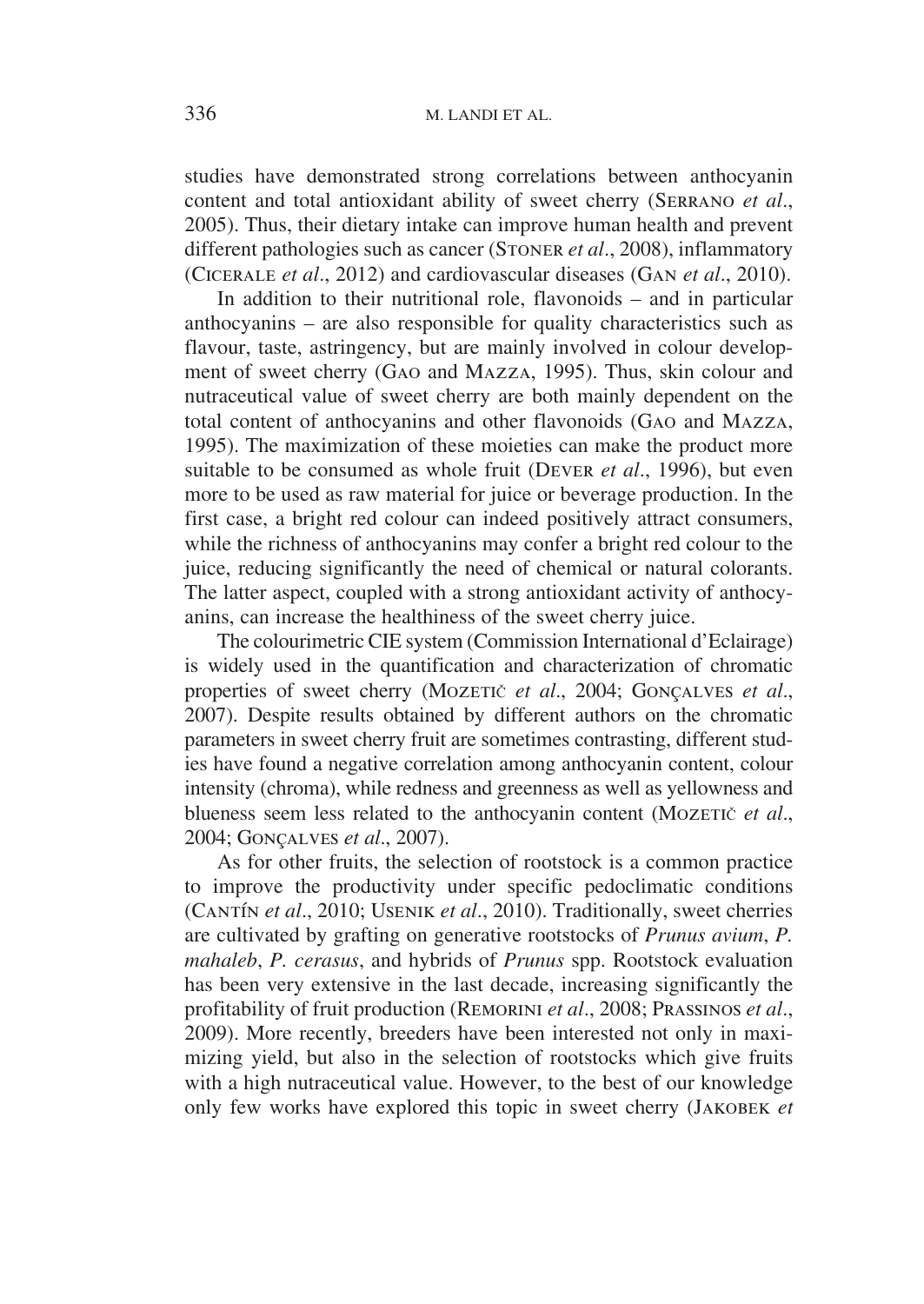*al*., 2009; Cantín *et al*., 2010; Usenik *et al*., 2010), and there are no data about rootstock selection for production of sweet cherry fruit whit high levels of phytochemical compounds (i.e. flavonoids, and mainly anthocyanins among them).

In addition to the rootstock selection, the thinning treatment is another widely applied agronomical techniques in fruit growing to improve fruit yield and quality. Usually the technique has been addressed to maximize the fruit size, despite other features (firmness, flavour, storability) could be achieved by flower or flower bud thinning. The thinning treatment can be performed either by chemical treatments such as ammonium thiosulfate (WHITING *et al.*, 2006) (ATS) and gibberellic acid (LENAHAN *et al*., 2006) (GA) or mechanically. Mechanical thinning is an environmentally friendly technology and an alternative to the standard chemical thinning, which is limited by the decreasing number of registered chemical compounds which success is very dependent on weather conditions, variety, flowering dynamics and tree age (Solomakhin and Blanke, 1996). In addition, with the use of GA – one of the most utilized thinning chemical agents – the colour development of fruit can be delayed as gibberellic acid has been recognized as responsible for the repression of the anthocyanin biosynthesis during fruit development (CLINE and Trought, 2007). Conversely, the mechanical thinning has exerted positive results in terms of anthocyanin accumulation in apple fruit (Solomakhinand Blanke, 1996) and it could overcome the problem of the retardation of skin pigmentation. Noteworthy, in other species some devices have already been engineered for mechanical flower thinning (Solomakhin and Blanke, 1996 and references therein) and their use could be also extended to sweet cherry, making the treatment less time consuming and more economically sustainable than the manual thinning.

Whilst in other fruits, such as apple and peach, the thinning effects are well documented, in sweet cherry research on flower thinning is in its infancy. Indeed, there are some works which have demonstrated that chemical flower thinning of sweet cherry can increase the drupe size and weight (Whiting *et al*., 2005; Lenahan *et al*., 2006) as well as the yield of large fruits (WHITING *et al.*, 2006), but the results are not consistent with those of other authors. For example, SCHOED *et al.* (2009) did not find any significant difference in fruit size and weight in four different cultivars of sweet cherry, while the influence of thinning on the content of solid soluble was genotype-dependent. In addition, based to the best of our knowledge, there is a lack of information concerning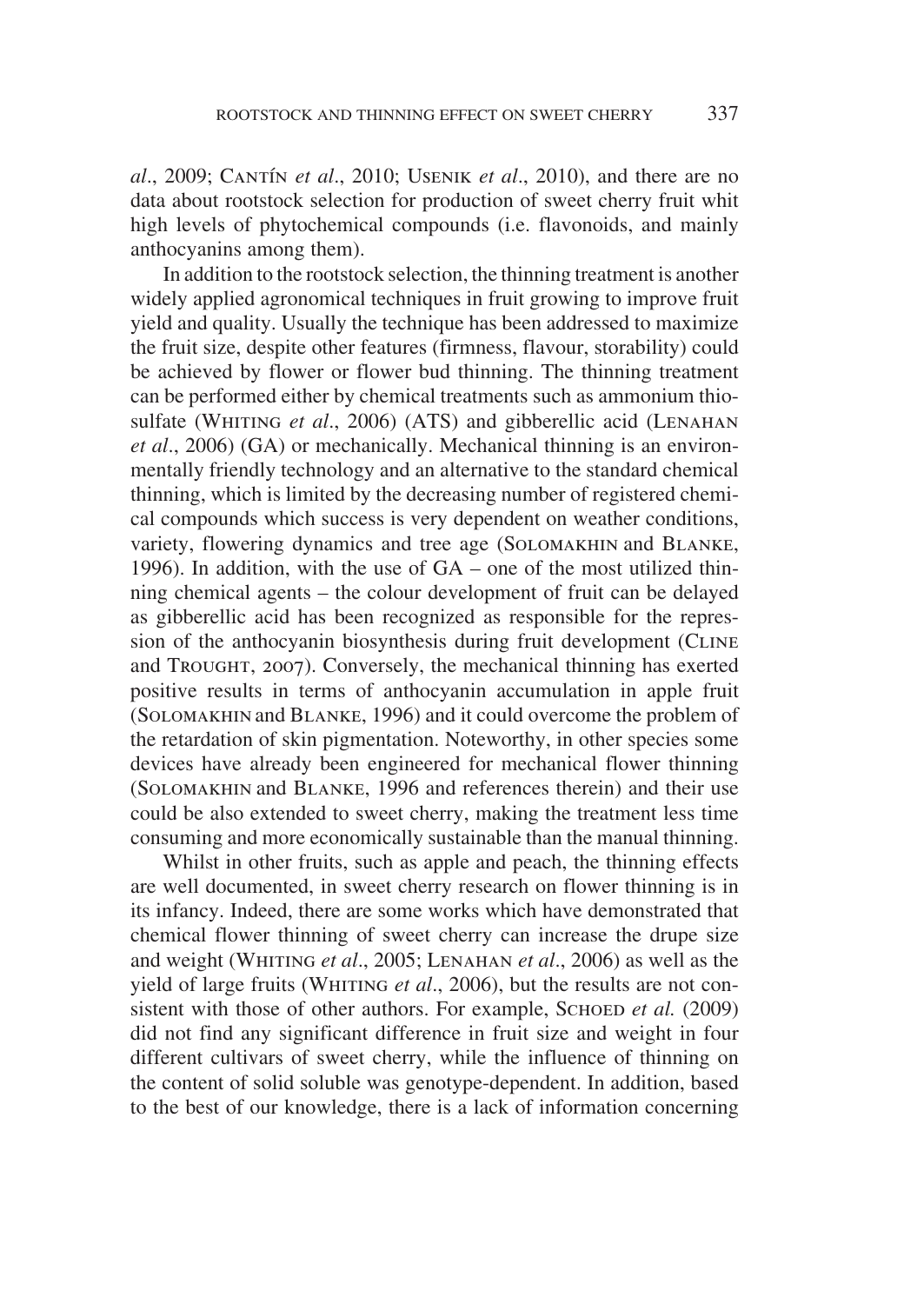the influence of thinning on the anthocyanin content and the total antioxidant activity of fruits.

The goal of this work is double and separated in two independent experimental trials: in Experiment 1 we screened sweet cherry cv 'Lapins' grafted on 11 rootstocks to found the most suitable one(s) which maintained a good trade-off between solid soluble content (SSC) and titratable acidity (TA) associated with high anthocyanin and flavonoid contents, and free radical scavenging ability. In Experiment 2 we tested the hypothesis that manual floral bud thinning prior to blooming positively impacts the fruit features selected in Experiment 1. We consider the selection of rootstocks addressed to improve the nutraceutical values of sweet cherry as a novel criterion of selection, different from the classic approach aimed to maximize yield and/or fruit size. In addition, we are not aware of any study about thinning carried on in sweet cherry addressed to evaluate the effect on the anthocyanin concentration and antioxidant capacity, and thus we consider Experiment 2 as the 'core of novelty' of this experimental work.

Materials and Methods. – *Plant material and experimental design*. – Experiment 1 and 2 were performed during Spring 2008 and 2009, respectively, at the experimental orchard of the Department of Agriculture, Food and Environment of the University of Pisa located in Colignola (Pisa, Italy, 43°43' N 10°23' E). The sweet cherry orchard was planted in February 2001 and trained in a spindle system with a distance of  $5 \times 5$  m between trees.

For Experiment 1 a total of 33 trees, grafted on 11 rootstocks of different vigour and genetic origin (Table 1) were randomly selected. Conventional commercial irrigation, fertilization and pruning treatments were carried out. At the standard commercial stage (June  $5<sup>th</sup>$ ) for 'Lapins', fifty fruits were harvested from each tree and fruits were analysed for organoleptic features, flavonoid and anthocyanin contents and antioxidant activity.

For Experiment 2, a total of nine trees grafted on MaxMa Delbard®60 Broksec\* rootstock were randomly selected. Floral buds were not thinned in 3 trees, while in another 3 trees 50% of the total buds were manually thinned, and in the last three ones  $25\%$  were hand-thinned (April  $4<sup>th</sup>$ ). Harvesting time was similar to that of Experiment 1 (first decade of June).

*Organoleptic features assessment*. – Fresh weight (fw; expressed as g), SSC (°Brix), and TA (% malic acid) were determined immediately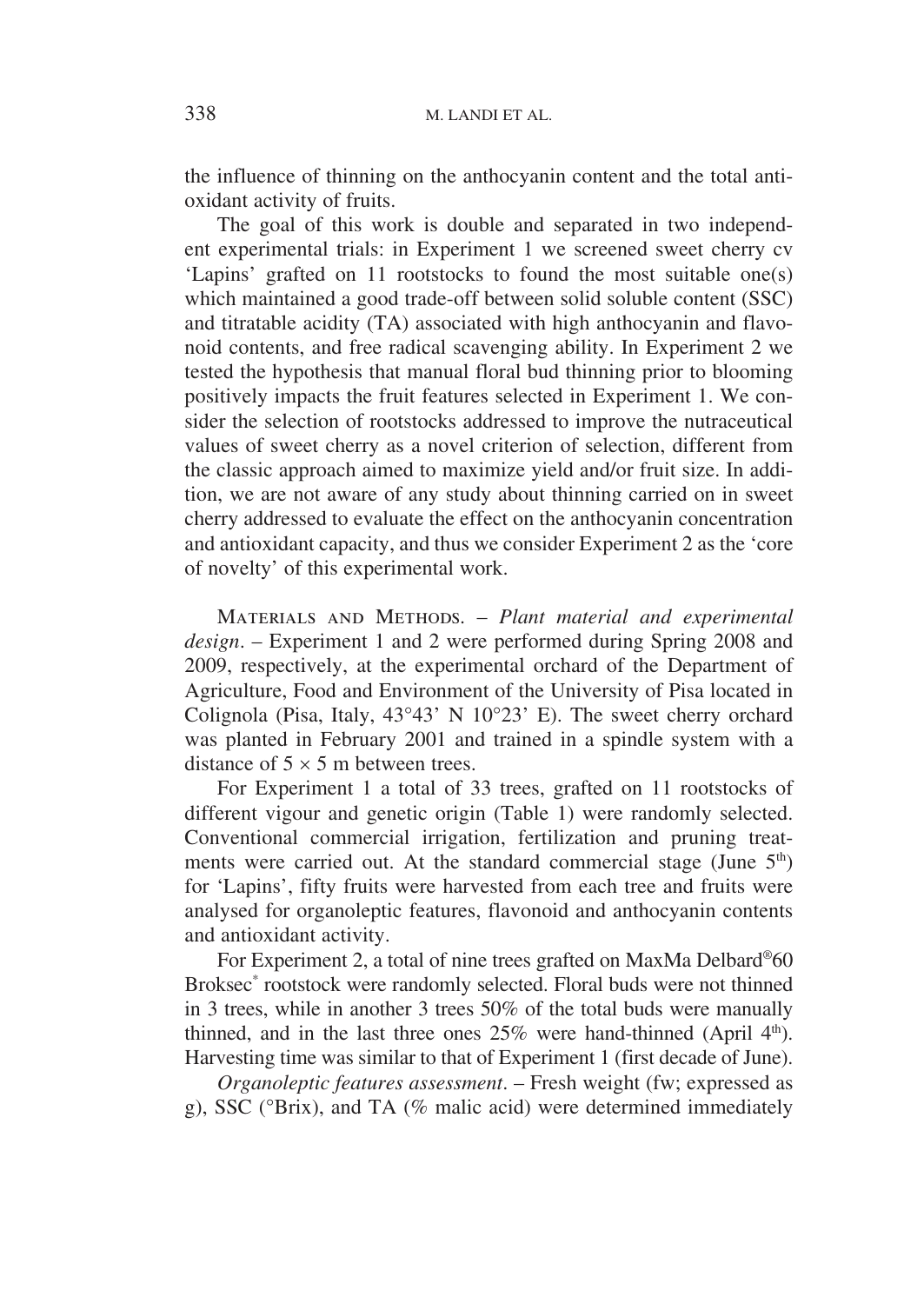| <b>Rootstock</b>                                   | Genetic origin              | <b>Classification</b> |
|----------------------------------------------------|-----------------------------|-----------------------|
| CAB <sub>6P</sub>                                  | P. cerasus                  | semi-vigorous         |
| CAB 11E                                            | P. cerasus                  | semi-vigorous         |
| Colt                                               | P. avium x P. pseudocerasus | vigorous              |
| Gisela® $6^*$                                      | P. cerasus x P. canescens   | dwarfing              |
| MaxMa Delbard <sup>®</sup> 14 Brokforest           | P. mahaleb x P. avium       | semi-vigorous         |
| MaxMa Delbard <sup>®</sup> 60 Broksec <sup>*</sup> | P. avium x P. mahaleb       | vigorous              |
| Mazzard F12/1                                      | P. avium                    | vigorous              |
| Pontaleb <sup>®</sup> - Ferci <sup>*</sup> SL 405  | P. mahaleb                  | vigorous              |
| SL 64                                              | P. mahaleb                  | vigorous              |
| Tabel <sup>®</sup> Edabriz                         | P. cerasus                  | dwarfing              |
| Weiroot $53^{\circ}$                               | P. cerasus                  | dwarfing              |

Table 1. – *Genetic origin and classification of rootstocks.*

after harvest. Fruit juice SSC from each sample was measured using a digital refractometer (Model 53011, T.R., Forlì, Italy). To determine TA, fruit juice samples were diluted with deionized water (1:10) and microtritated to pH 8.1 with 0.1 N NaOH and expressed as malic acid percentage. The ripening index (RI) was calculated as SSC/TA ratio.

*Colour analyses*. – Skin colour measurements were carried out in 15 fruits using standard CIELab colour space coordinates determined using an Ocean Optic HR2000-UV-VIS-NIR spectrometer coupled whit a tungsten halogen DH2000 light source (Ocean Optics, USA). L\* represents the lightness of colours, *a\** value represents redness and greenness (*a\** and *-a\**, respectively) and *b\** value represents yellowness and blueness (*b\** and *-b\**, respectively). These values were used to calculate chroma  $(C^* = [a^{*2} + b^{*2}]^{1/2})$ , which indicates the intensity or colour saturation.

*Spectrophotometric determination of total flavonoid and anthocyanin contents*. – Spectrophotometric analyses of total anthocyanin and flavonoid contents were performed as follow: 2 g of stoned sweet cherry fruit were grounded with 10 mL of 80% aqueous acidified ethanol (5% HCl v/v). Sweet cherry juice was filtered through a Whatman No. 41 filter paper (Sigma-Aldrich, Milan, Italy), collected and keep under the dark at 4°C overnight. The pulp which remained suspended over the filter paper was washed with further 90 mL of 80% aqueous acidified ethanol and shaken overnight at 4°C. Sweet cherry juice (10 mL) and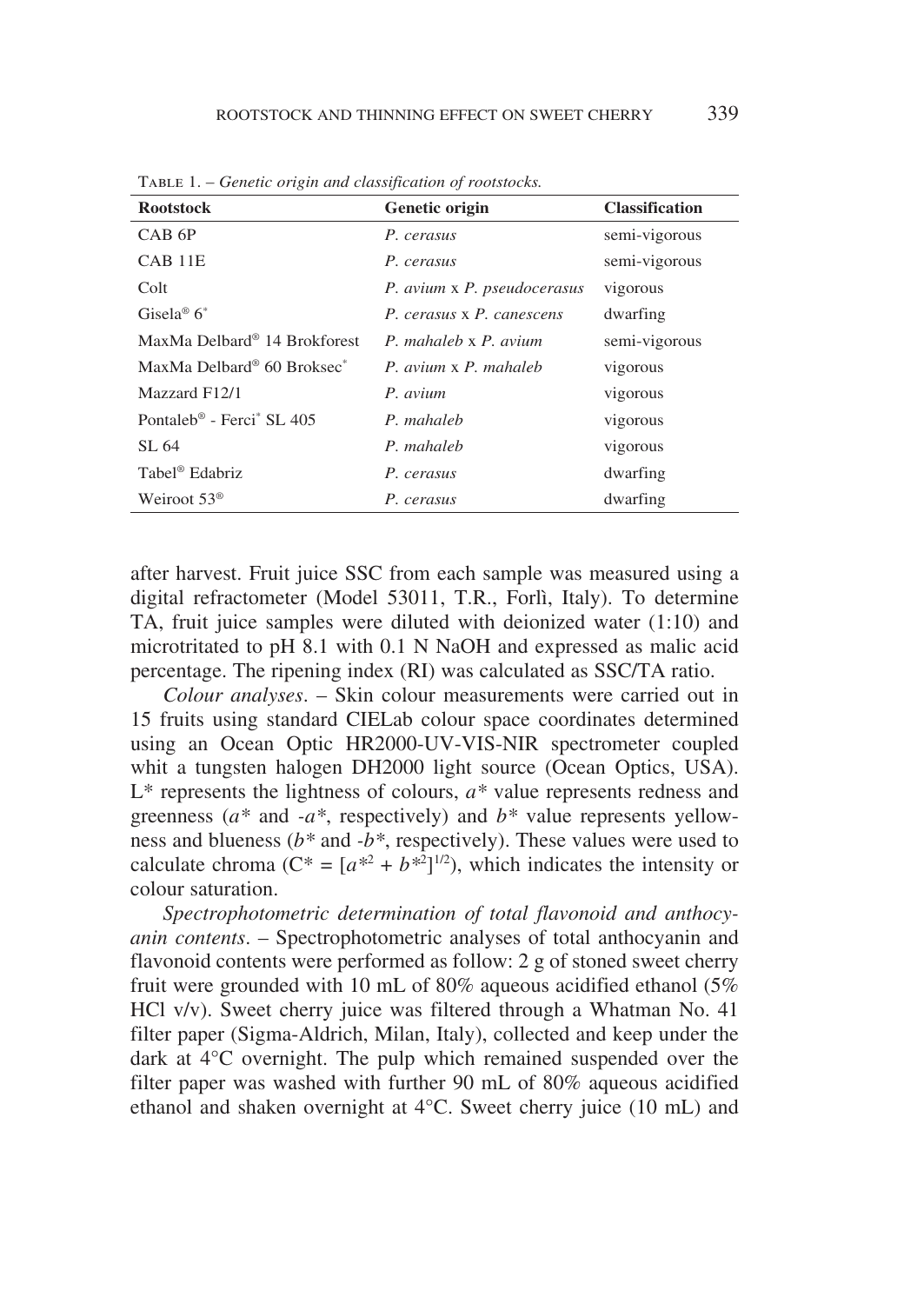the pulp washing solution (90 mL) were collected together in a single sample and the absorbance was spectrophotometrically assessed at 535 nm for total anthocyanins and at 425 nm for total flavonoids using an Ultrospec 2100 Pro spectrophotometer (GE Healthcare Ltd, Little Chalfont, England). For total flavonoid content,  $2\%$  AlCl<sub>3</sub> (w/v) in methanol solution was added to the sample prior the spectrophotometric determination. Absorbance values for anthocyanins were converted to cyanidin-3-glucoside equivalents (CGE)  $kg^{-1}$  fw and quercetin equivalents  $(QE)$  kg<sup>-1</sup> fw. The calibration curves were obtained by measuring absorbance of standard solutions of pure cyanidin-3-glucoside (Extrasynthese, Genay, France) and quercetin (Sigma-Aldrich, Milan, Italy) dissolved in the same solvent.

*DPPH scavenging ability*. – The antioxidant activity of each sample was determined using a modified version of the 2,2-diphenyl-1-picrylhydrazyl radical (DPPH) free radical scavenging assay as described by Kim *et al.* (2005). Methanolic sweet cherry extract (20 μL) was diluted to 100 μL with 80% aqueous methanol and added to 0.4 mL of 0.1 M Tris-HCl buffer and 0.5 mL of 0.3 mM DPPH in methanol. The solution was thoroughly mixed and incubated in the dark for 20 min at room temperature. The absorbance of the sample mixture  $(A_{\text{sample}})$  was monitored at 517 nm *versus* a methanol/Tris-HCl blank. The absorbance of a control sample (A<sub>control</sub>) containing only methanol/Tris-HCl and DPPH was also analysed. The % DPPH free radical scavenging activity was calculated according to the following equation:

## % DPPH free radical scavenging =  $[1 - (ABS_{\text{sample}}/ABS_{\text{control}})] \times 100$

The antioxidant activity was determined by comparing the % DPPH free radical scavenging of each sample to a calibration curve prepared with Trolox, a well-known antioxidant standard. Antioxidant activity was expressed as Trolox equivalents (TE; mmol TE  $kg^{-1}$  fw) to allow direct comparison of the free radical scavenging capabilities among all samples.

*Statistical analysis*. – Reported data are the means (±SD) of at least five independent replicates ( $n = 5$ ). For determination of fruit weight and skin colour means are representative of 15 replicates ( $n = 15$ ) for each sample. Means were compared by one-way ANOVA following Bartlett's test to assess the homogeneity of variance among samples. Percent values were arcsin transformed prior to analyses. Differences among means were evaluated by Fisher's least-significant difference test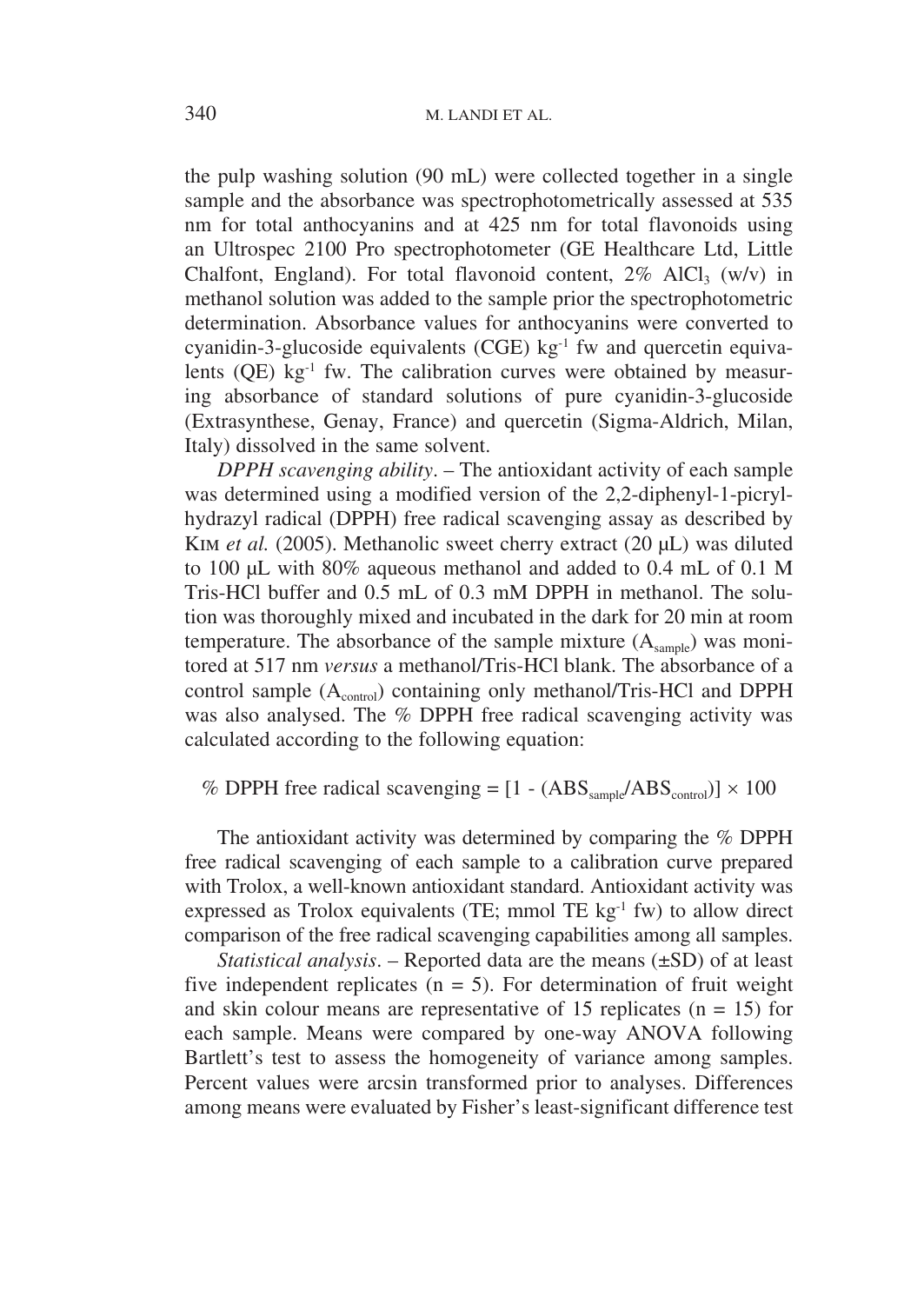(LSD) for  $P = 0.05$ . Linear correlations were calculated between total anthocyanins *versus* total antioxidant ability (DPPH test), and flavonoid content *versus* total antioxidant ability. Only significant correlation with  $R<sup>2</sup> < 0.90$  were reported. All statistical analyses were performed using CoStat software package (CoHort™ Software, Berkeley, CA, USA).

Results and Discussion. – *Experiment 1.* – The effect of grafting resulted in a high variability of fruit weight, SSC, TA and RI (Table 2). The weight of a single drupe ranged from 4.1 g using Tabel® Edabriz as rootstock to 8.1 g when sweet cherry cv 'Lapins' was grafted onto CAB 6P. Mean value approximated 6.6 g among all the rootstocks. 'Lapins' grafted on MaxMa Delbard® 14 and MaxMa Delbard® 60 resulted in fruits with a weight closer to the mean value  $(6.8 \text{ and } 6.7 \text{ g fruit}^{-1})$ , respectively). A high variability in fruit weight of sweet cherry 'Lapins' was also found by GRATACOS *et al.* (2007) using six rootstocks among those tested in this experiment. In agreement with the results obtained in this experiment, the latter authors found that CAB 6P and Colt were the rootstocks which yielded weightier fruits, while Gisela 6 yielded the smallest ones. Thus, vigour of the rootstock seems sometimes positively

| $\alpha$ , $\beta$ . $\alpha$ , $\alpha$ , $\beta$ or $\beta$ . $\beta$ |                     |                 |                 |                          |
|-------------------------------------------------------------------------|---------------------|-----------------|-----------------|--------------------------|
| <b>Rootstock</b>                                                        | <b>Fruit weight</b> | <b>SSC</b>      | <b>TA</b>       | <b>Ripening</b><br>index |
| CAB <sub>6P</sub>                                                       | $8.1(0.7)$ a        | 14.2 $(0.7)$ cd | $0.52(0.05)$ a  | $27.7(0.9)$ e            |
| CAB 11E                                                                 | $7.5(0.6)$ ab       | $13.1(0.8)$ ef  | 0.48(0.03) b    | $27.9. (0.8)$ e          |
| Colt                                                                    | $7.3(1.0)$ ab       | 14.0 $(1.3)$ cd | $0.39(0.01)$ de | $34.7(1.4)$ bc           |
| Gisela <sup>®</sup> $6^*$                                               | $4.9(0.8)$ ef       | $14.5(0.9)$ bc  | $0.40(0.06)$ d  | $35.9(1.6)$ b            |
| MaxMa Delbard <sup>®</sup> 14                                           | $6.8(0.8)$ bc       | $12.5(0.7)$ f   | $0.53(0.05)$ a  | $24.2(0.8)$ f            |
| MaxMa Delbard <sup>®</sup> 60                                           | $6.7(0.6)$ bc       | 14.1 $(0.8)$ bc | $0.35(0.03)$ ef | 40.6 $(0.7)$ a           |
| Mazzard F12/1                                                           | 7.1 $(0.9)$ bc      | 14.4 $(0.8)$ bc | 0.49(0.07) b    | 30.3(1.7) d              |
| Pontaleb <sup>®</sup> - Ferci <sup>*</sup> SL 405                       | $6.3(0.8)$ cd       | $15.0(1.0)$ ab  | $0.38(0.04)$ f  | $39.5(1.8)$ a            |
| SL 64                                                                   | $7.0(0.6)$ bc       | $15.4(0.9)$ a   | $0.44(0.05)$ c  | $34.8(1.2)$ b            |
| Tabel <sup>®</sup> Edabriz                                              | 4.1 $(1.0)$ f       | $13.5(0.8)$ de  | $0.41(0.06)$ d  | 33.4 $(1.0)$ c           |
| Weiroot $53^{\circ}$                                                    | $5.8(0.7)$ de       | 14.4 $(1.0)$ bc | 0.48(0.09) b    | 30.3(1.7) d              |

Table 2. – *Organoleptic parameters of sweet cherry fruits cv 'Lapins' grafted onto different rootstocks*.

Means (±SD) are representative of 15 replicates for fruit weight and 5 replicates for SSC, TA, and RI. Fruit weight is expressed in grams. SSC, soluble solid content (°Brix); TA, titratable acidity (% malic acid); RI, ripening index (SSC/TA). Means were compared by one-way ANOVA with rootstock as source of variability. Means followed by the same letter are not significantly different after Fisher's least-significant difference test (LSD).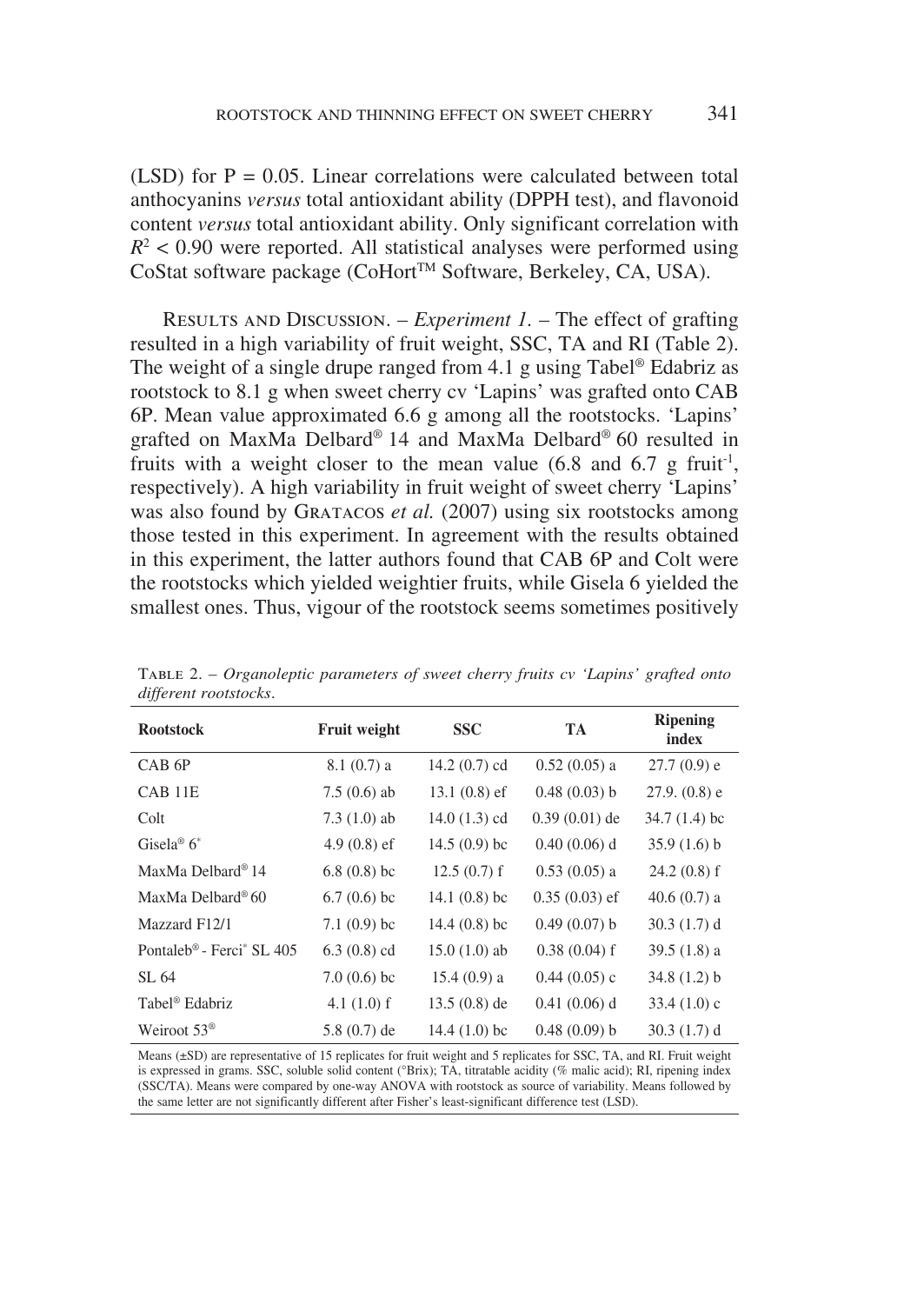influence the fruit size. In other cases fruit size is also dependent on pedoclimatic attributes, and in other experimental conditions also dwarfing rootstocks yielded fruits with reasonably comparable weight of that yielded using (semi)vigorous rootstocks (Usenik *et al*., 2010).

Sweet cherry grafted on SL 64 showed the highest SSC  $(15.4 \pm 0.9)$ °Brix), while the lowest values were found using MaxMa Delbard® 14  $(12.5 \pm 0.7 \text{ °Brix})$ . Values of TA ranged from 0.35 (MaxMa Delbard<sup>®</sup>) 60) to 0.52 and 0.53% malic acid (CAB 6P and MaxMa Delbard® 14, respectively). Noteworthy, the highest value of RI, a key parameter for assessing sweet cherry quality, was found in MaxMa Delbard® 60 (40.6  $\pm$  0.7). Values of SSC, TA and RI found in this work are comparable to those found in fully-ripe fruits by other authors (SCHOEDL *et al.*, 2009; Usenik *et al*., 2010). The high variability found within the fruit organoleptic parameters previously mentioned could be considered an inherent prerogative of the genetic differences among the different rootstocks, as confirmed by other researches on sweet cherry cv 'Lapins' (Jakobek *et al*., 2009; Usenik *et al*., 2010). To further complicate the picture, the seasonal variations may significantly affect sweet cherry organoleptic parameters as well (WHITING and OPHARD, 2005; WHITING *et al.*, 2006; SCHOEDL *et al.*, 2009; CANTÍN *et al.*, 2010). In addition, in agreement with our results, the influence of rootstock can also results in a different accumulation of phytochemicals in fruits as reported below.

The concentration of anthocyanins in 'Lapins' sweet cherry fruits ranged from 0.1 (MaxMa Delbard<sup>®</sup> 14) to 0.85 g CGE kg<sup>-1</sup> fw (Weiroot 53®). Thus, anthocyanin content resulted largely affected by the rootstock selected for grafting (Fig. 1A) as confirmed by researches either in 'Lapins' (Jakobek *et al*., 2009; Usenik *et al*., 2010) or in other sweet cherry cultivars (Chaovanalikit *et al*., 2004; Gonçalves *et al*., 2007; Liu *et al*., 2011). Conversely, accumulation of total flavonoids and total antioxidant ability were far less heterogeneous on the basis of the rootstock utilized, despite many differences occurred as well (Figs. 1B and C). For all the nutraceutical properties investigated (anthocyanin, flavonoid content and antioxidant ability), fruits grafted on MaxMa Delbard® 60 never showed the highest values.

Given that flavonoids, and anthocyanins among them, have long been demonstrated to possess strong antioxidant ability (IGNAT *et al.*, 2011; Wallace, 2011), the selection of rootstock(s) which allow fruits to yield high content of phytochemicals could proceed in parallel with the selection for fruit size and tree yield. In Experiment 1, we found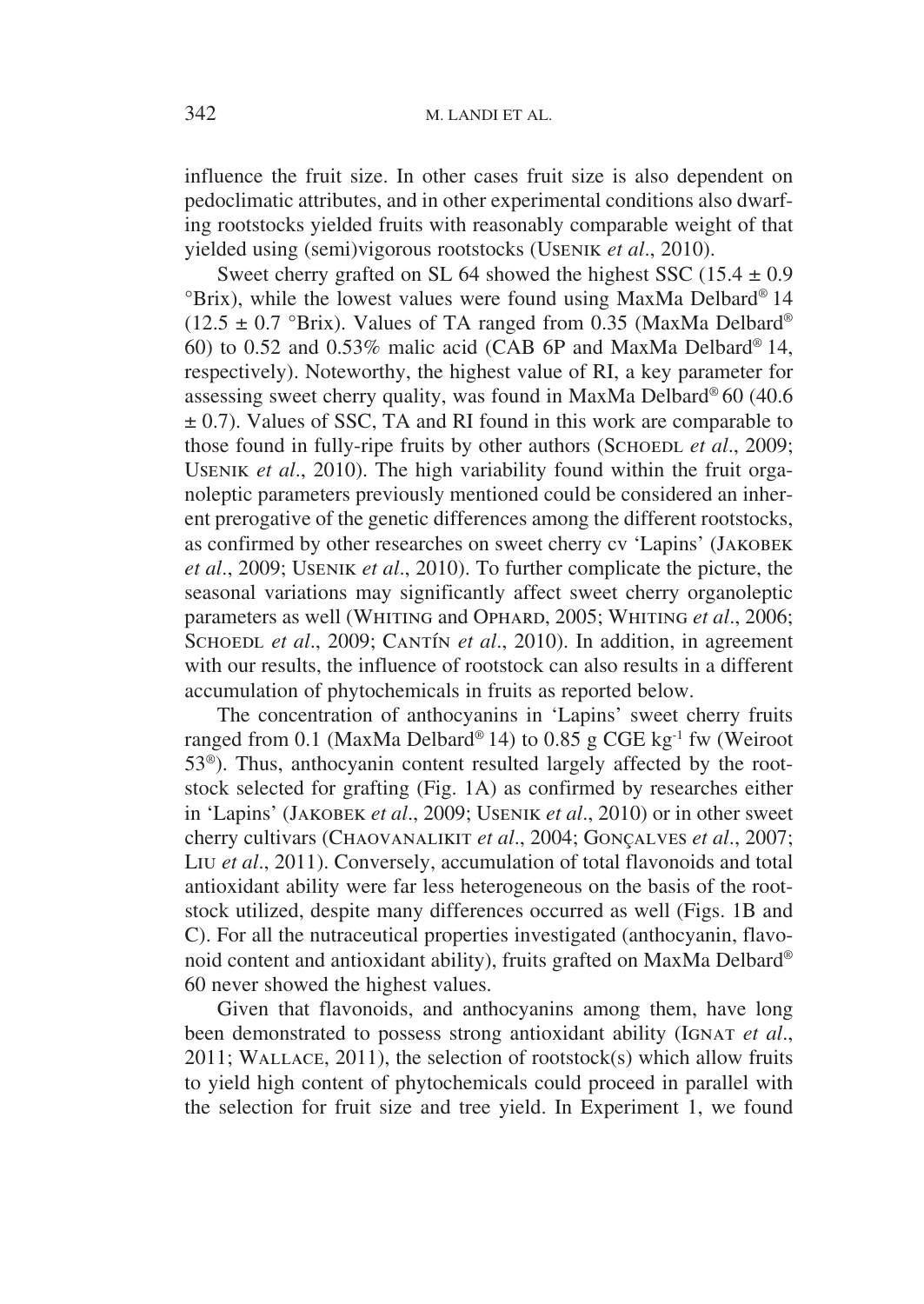

**Fig. 1.** – Total anthocyanin (A), flavonoid content (B), and total antioxidant ability (C) in sweet cherry cv 'Lapins' grafted on 11 different rootstocks. Means (*n* = 5; ±SD) followed by different letters are significantly different at P = 0.05 according to LSD test following one-way ANOVA. CGE, cyanidin-3-glucoside equivalents; DPPH, 2,2-diphenyl-1-picrylhydrazyl radical; QE, quercetin equivalents; TE, Trolox equivalents.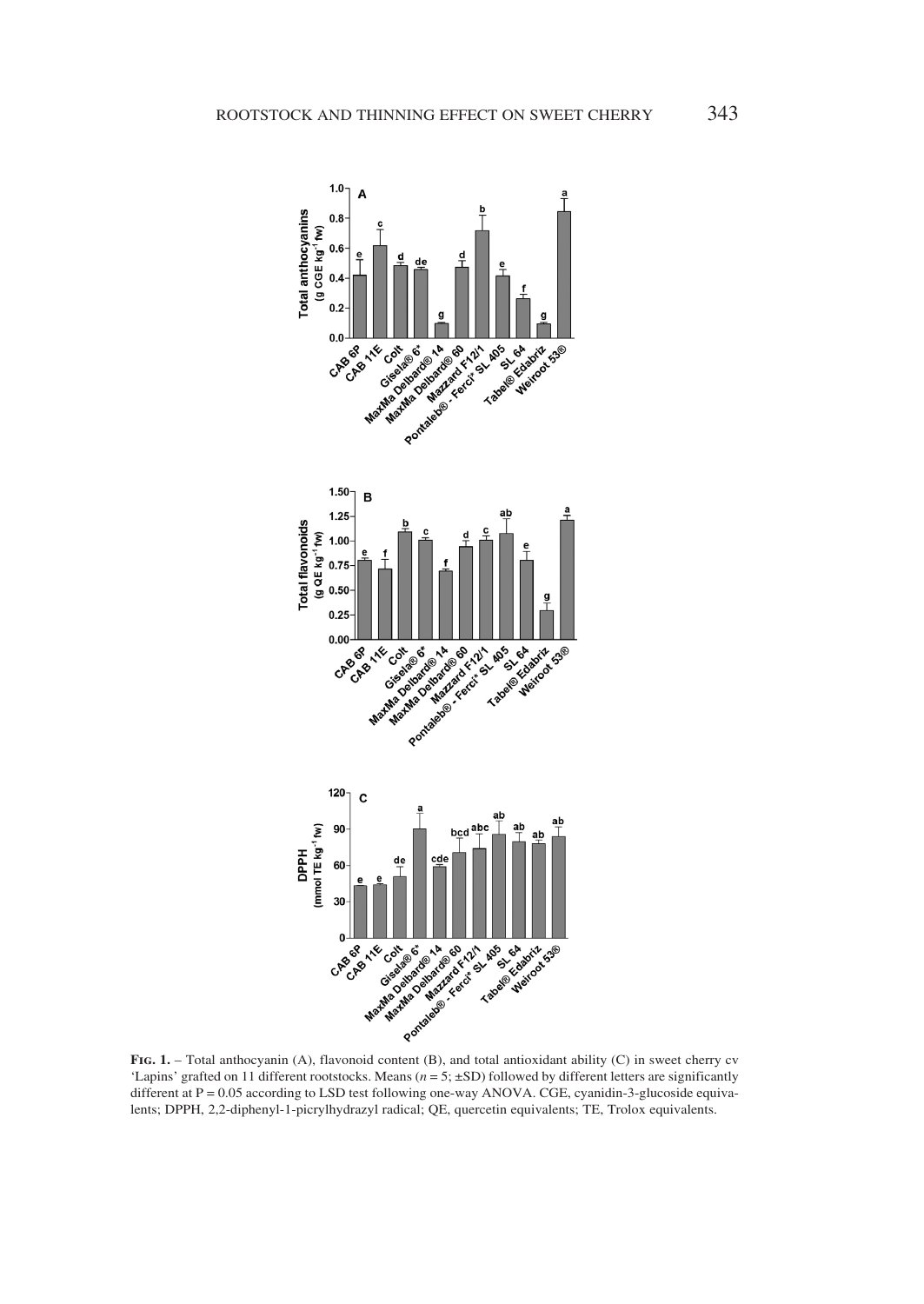significant correlations between total anthocyanin and flavonoid contents *versus* total antioxidant ability (DPPH) for most of the rootstocks utilized. However, in Table 3 we reported only highly significant correlations with  $R^2$  < 0.90 in order to simplify the criteria of selection for the rootstock most suitable for Experiment 2. Rootstock CAB 11E and MaxMa Delbard® 60 were the only two whose fruits had a high and significantly positive correlation both for anthocyanins  $(R^2 = 0.97$  and 0.94, respectively; P < 0.05) and flavonoids  $(R^2 = 0.98$  for both; P < 0.05). A strong correlation between anthocyanins and total antioxidant ability was also previously observed by Liu *et al*. (2011) in 12 different sweet cherry genotypes, 'Lapins' being among them. Conversely, in disagreement to our data, the same research did not show any significant correlation between total flavonoids and antioxidant ability of fruits, whilst other authors found similar results as those reported in this study (Prvulovic *et al*., 2011).

At the end of Experiment 1, we selected MaxMa Delbard® 60 as the most suitable rootstock for the flower bud thinning experiment (Experiment 2) due to: (i) the highest RI found among all the rootstocks (with Pontaleb<sup>®</sup> - Ferci<sup>\*</sup> SL 405); (ii) the highly significant positive correlation among anthocyanin, flavonoid content and DPPH values; (iii) the higher values of flavonoids and total antioxidant ability compared to

| <b>Rootstock</b>                                  | Anthocyanins | <b>Flavonoids</b> |
|---------------------------------------------------|--------------|-------------------|
| CAB <sub>6</sub> P                                |              |                   |
| CAB <sub>11E</sub>                                | $0.97*$      | $0.98*$           |
| Colt                                              |              |                   |
| Gisela <sup>®</sup> $6^*$                         | $0.98**$     |                   |
| MaxMa Delbard <sup>®</sup> 14                     |              |                   |
| MaxMa Delbard <sup>®</sup> 60                     | $0.94*$      | $0.98*$           |
| Mazzard F12/1                                     |              |                   |
| Pontaleb <sup>®</sup> - Ferci <sup>*</sup> SL 405 |              |                   |
| SL 64                                             | $0.99**$     |                   |
| Tabel <sup>®</sup> Edabriz                        |              |                   |
| Weiroot $53^{\circ}$                              | $0.93*$      |                   |

Table 3. – *Correlation among anthocyanins, flavonoids and total antioxidant ability of fruits.*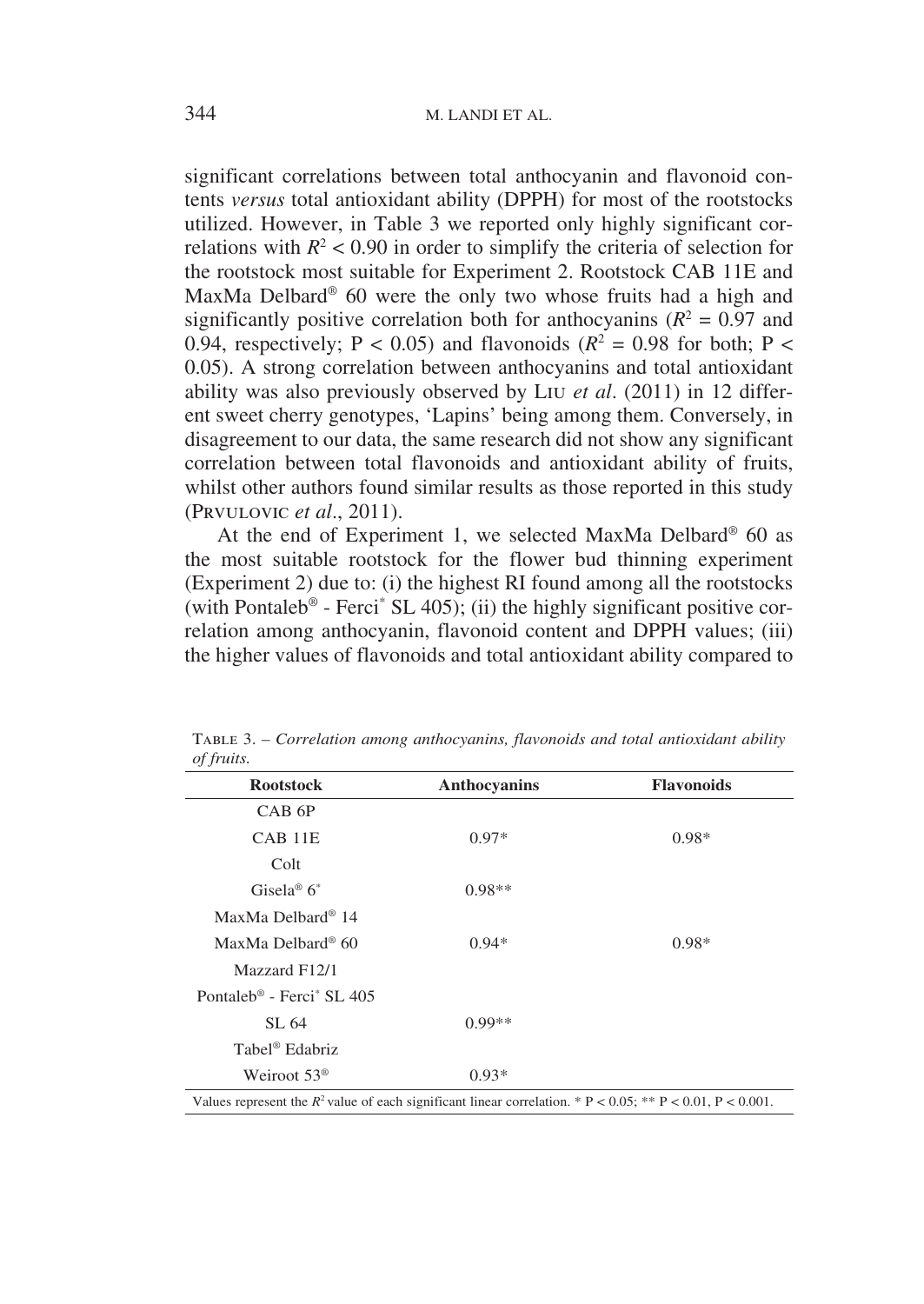CAB 11E (the other rootstocks with a high correlation between anthocyanin *versus* DPPH, and flavonoids *versus* DPPH). Briefly, MaxMa Delbard® 60 insured the best compromise between organoleptic and nutraceutical properties of fruits. Noteworthy, MaxMa Delbard® 60 was classified among the tolerant rootstocks for pollenborne viruses prune dwarf (PDV) or prunus necrotic ringspot (PNRSV) (Lang, 2000).

*Experiment 2*. – As expected, the first evident effect of thinning was the increment of fruit weight (about  $+9.5\%$  by 25% thinning and  $+19\%$ ) by 50% thinning; Table 4). The increment of fruit weight and size is one of the most desired effects of thinning treatment and it has been previously reported by other researches in sweet cherry (WHITING and Ophard, 2005; Lenahan *et al*., 2006; Whiting *et al*., 2006). However, the latter results were achieved using chemical flower thinners while, to the best of our knowledge, the effect of mechanical/manual bud thinning has never been reported in sweet cherry. In addition, not all the chemical thinners have demonstrated positive effect on fruit size increment (WHITING *et al.*, 2006; SCHOEDL *et al.*, 2009). Mechanical treatment was also positively correlated with higher fruit size in other species such as apple (Solomakhin *et al*., 2010; Henriod *et al*., 2011). The positive effect of thinning is basically attributable to the balance of fruit/foliage ratio, whereas excessive yield may lead to small fruit size (WEBSTER and SPENCED, 2000).

In this experiment, manual thinning induced a significant increment of SSC as well (13.8 °Brix in not-thinned plants *versus* 15.4 and 15.7 °Brix with 25% and 50% thinning, respectively; Table 4). Values of TA remained statistically unchanged as well as the RI. SCOEDL *et al.* (2009) found no improvement of SSC and TA with ATS-based flower thinning in 4 sweet cherry cultivars, despite in a few cases enhancement of SSC was observed (e.g., in cv 'Techlovan' and 'Merchant' using 17.6 and 1.9 g ATS  $L<sup>-1</sup>$ , respectively). Conversely, the increment of SSC found by LENAHAN and WHITING (2006) with applications of 50 and 100 mg  $L^{-1}$  GA (+7% and 12% higher SSC, respectively) is in agreement with our findings.

Thinning treatment also positively affected the total anthocyanin content  $(+14.0\%$  and  $+19.5\%$  with 25% and 50% thinning, respectively; Fig. 2A). The decline of *b\**, chroma, and *L\** found in fruits harvested from thinned plants (Table 4) appeared well related to the increased anthocyanin content as reported by other authors (Mozeric *et al.*, 2004; Gonçalves *et al*., 2007). Conversely, *a\** was not significantly affected by thinning in accordance with Mozeric *et al.* (2004) who underlined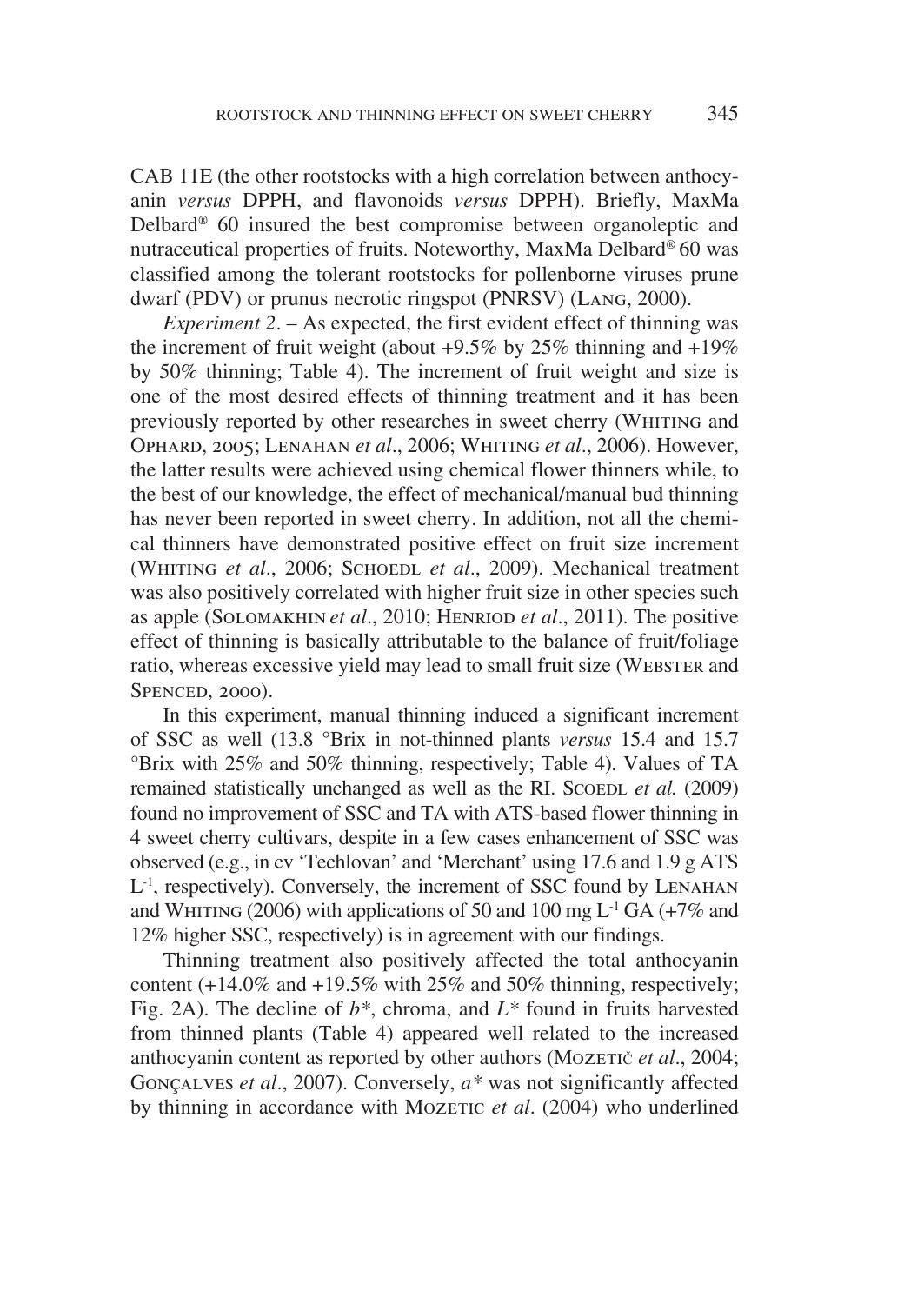| <b>Parameter</b> | No thinning    | $25\%$ thinning | $50\%$ thinning |
|------------------|----------------|-----------------|-----------------|
| Fruit weight     | $6.7(0.2)$ c   | 7.4(0.5) b      | $8.2(0.6)$ a    |
| <b>SSC</b>       | $13.8(0.4)$ a  | 15.4(0.6) b     | 15.7(0.3) b     |
| <b>TA</b>        | $0.38(0.05)$ a | $0.41(0.10)$ a  | $0.43(0.03)$ a  |
| Ripening index   | $38.3(0.4)$ a  | $38.9(0.7)$ a   | $37.8(0.8)$ a   |
| $L^*$            | $22.4(7.3)$ a  | 17.6(4.8) b     | $17.7(3.6)$ b   |
| $a^*$            | 40.1 $(5.8)$ a | $39.6(5.4)$ a   | $37.0(4.4)$ a   |
| $h^*$            | $23.7(11.8)$ a | 19.3(11.2) b    | $11.5(4.4)$ c   |
| Chroma           | 47.4 (9.9) a   | 44.9 $(9.0)$ ab | 38.8(5.3) b     |

Table 4. – *Organoleptic and colorimetric parameters of sweet cherry fruits cv 'Lapins' grafted on MaxMa Delbard® 60 rootstock after bud thinning.*

Each value represents the mean  $(\pm SD)$  of 15 replicates for fruit weight and chromatic parameters, and 5 replicates for SSC, TA, and RI. Fruit weight is expressed in grams. SSC, soluble solid content (°Brix); TA, titratable acidity (% malic acid); RI, ripening index (SSC/TA); *L\**, *a\**, *b\**, chroma, colorimetric parameters of skin. Means were compared by one-way ANOVA with thinning as variability factor. Means followed by the same letter are not significantly different after Fisher's least-significant difference test (LSD).

as chroma and *L\** appeared to be optimal indicators of anthocyanin accumulation during maturation. It seems logic that yellowness (*b\**) and lightness  $(L^*)$ , and consequently chroma values, may negatively correlate with the anthocyanins levels (Gonçalves *et al*., 2007), but it is more complex to understand why an increase in pigments causing redness gives lower redness value readings, i.e. decreased *a\** values. The phenomenon can be explainable as follow: accumulation of anthocyanins in early stages positively correlate with *a\** value (Gonçalves *et al*., 2007), but in the last stages of drupe ripening the development of dark-red to almost blackish pigments creates an "inversion area", where the increment of anthocyanins concentration (in particular cyanidin-3 glucoside) failed to correlate with  $a^*$  (Mozeric *et al.*, 2004). In brief, this phenomenon is presumed to occur when increased pigment concentration both darkens the fruit and reduces *L\**. Thus, we confirmed that instrumentally evaluated reflectance skin colour can be considered suitable for monitoring anthocyanin accumulation, and consequently as a non-destructive method to assess the ripening stage of fruits (Drake *et al*., 1982). On the other hand, flavonoid content was significantly unchanged, irrespectively of treatments (Fig. 2B). The fact that pattern of total flavonoids did not follow that of anthocyanins suggests that in addition to anthocyanins other flavonoids in the total pool, such instance flavonols, were differently regulated by thinning.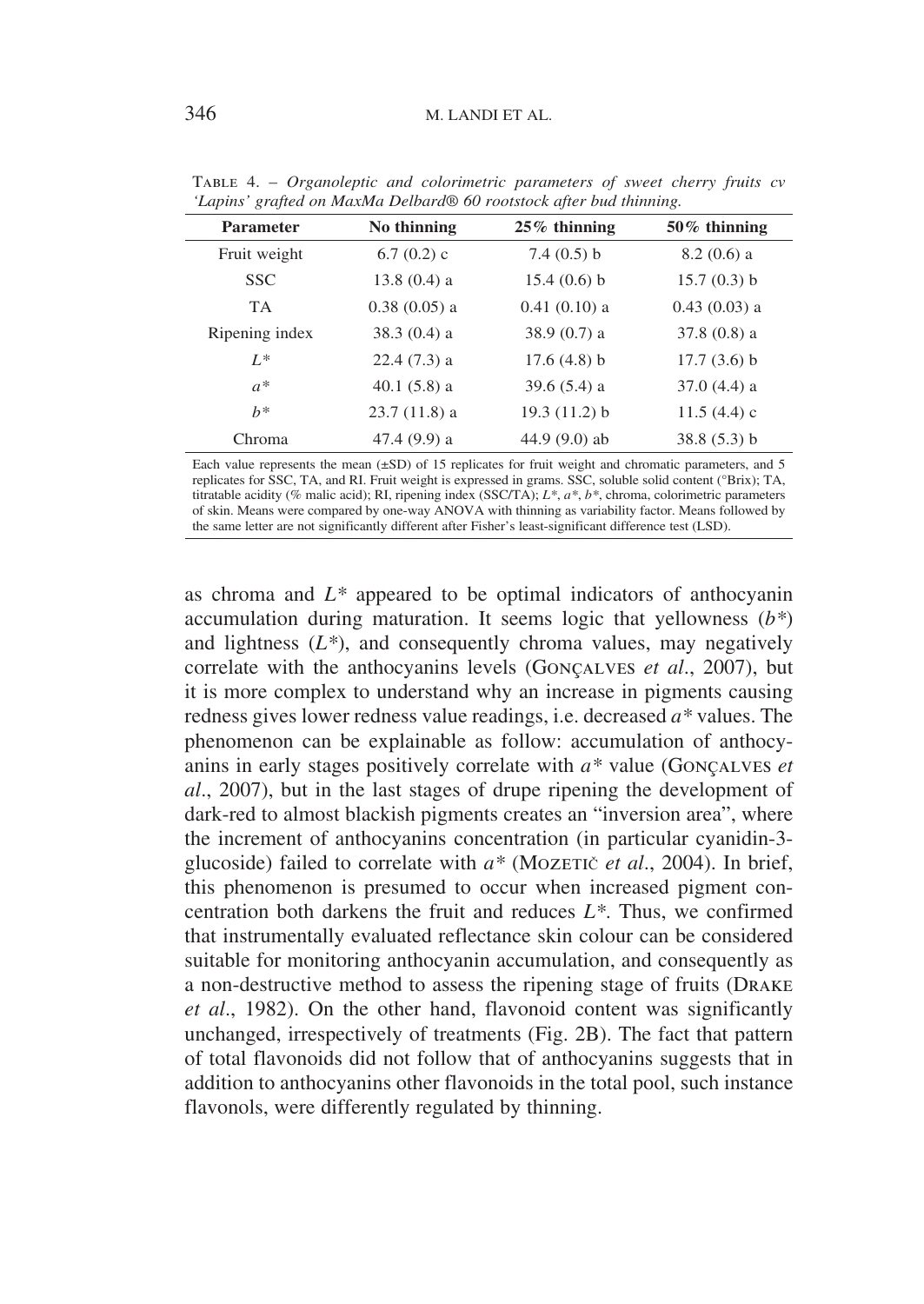

'Lapins' grafted onto MaxMa Delbard® 60 rootstock in no thinned plants or after 25% and 50% floral bud thinning. Means ( $n = 5$ ;  $\pm$ SD) followed by with different letters are significantly different at P = 0.05 according to LSD test following one-way ANOVA. CGE, cyanidin-3-glucoside equivalents; DPPH, 2,2-diphenyl-1-picrylhydrazyl radical; QE, quercetin equivalents; TE, Trolox equivalents.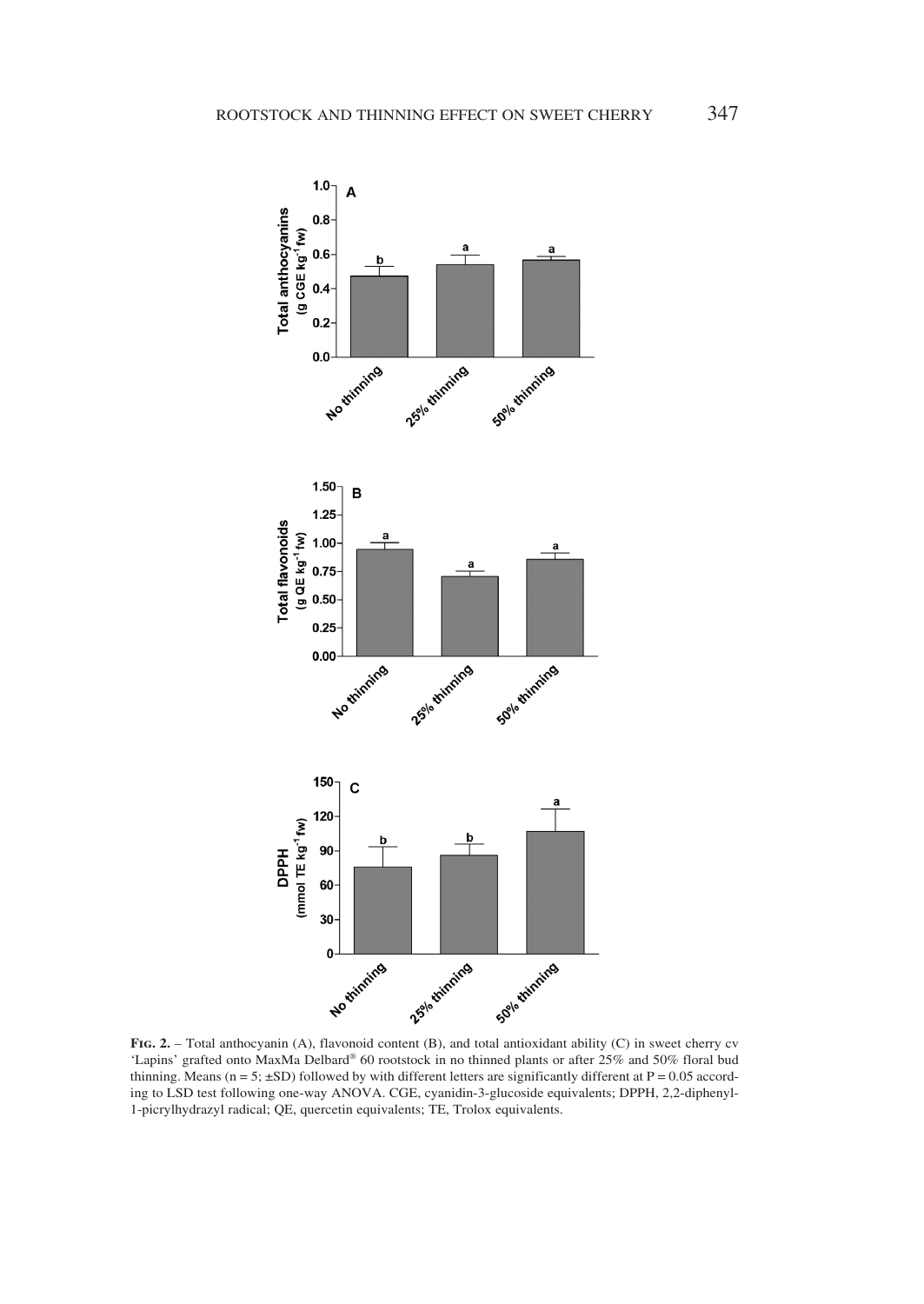The 50% bud thinning translated to an increased total antioxidant ability of fruits, while the DPPH values for the 25% thinning treatment were only slightly (and not significantly) higher than controls (Fig. 2C). This confirms the powerful antioxidant activity of anthocyanins in sweet cherry fruits, albeit it is undeniable that the total antioxidant capacity of fruit is also dependent on other phytochemicals such as flavonoids or even phenolic acids (Serrano *et al*., 2005).

Our results are also in agreement with those reported for apple fruits after thinning (Solomakhin and Blanke, 2010). Indeed, in that study 'Gala Mondial' apples showed a rise of 17% of total anthocyanin content after thinning, and the authors hypothesized it was attributable to an improved assimilate partitioning within the tree as well as to a more incident sunlight on exposed fruit peel. It is indeed well know that anthocyanin metabolism is strictly influenced both by sugar availability and light exposure (Lancaster and Dougall, 1992). Thus, the higher SSC we found in this work in fruit belonging to thinned branches could have contributed to anthocyanin accumulation in sweet cherry fruit. However, Awap *et al.* (2001) demonstrated that assimilate availability is not always a major regulatory factor in flavonoids and anthocyanins accumulation in 'Red Elstar' apple fruits given that the concentration of those compounds was not affected by crop load. This is a further prove of the complexity of flavonoid accumulations in fruits and it can explain the reason on the basis of the unchanged values of total flavonoids found in Experiment 2. Based on results of this study, we consider the manual thinning of sweet cherry a suitable strategy to positively influence both the organoleptic and nutraceutical properties of fruit.

Conclusions. – We consider the selection of rootstocks that provide high content of phytochemicals in sweet cherry, in particular high levels of anthocyanins, a promising approach to further increase the capacity to attract consumers, and thus the profitability of this fruit. This type of selection can proceed in parallel and without any interference with the classic selection of rootstocks for fruit size or tree yield. Manual (or mechanical) bud thinning can be a useful agronomic technique to further increase the size of fruits and to yield fruits with higher nutraceutical properties *in sensu lato*. Noteworthy, reflectance skin colour assessment is definitely a useful tool to monitor sweet cherry fruit ripening and, in parallel, fruit quality with the privilege of being a non-destructive method. To conclude, we consider this work a pioneering study even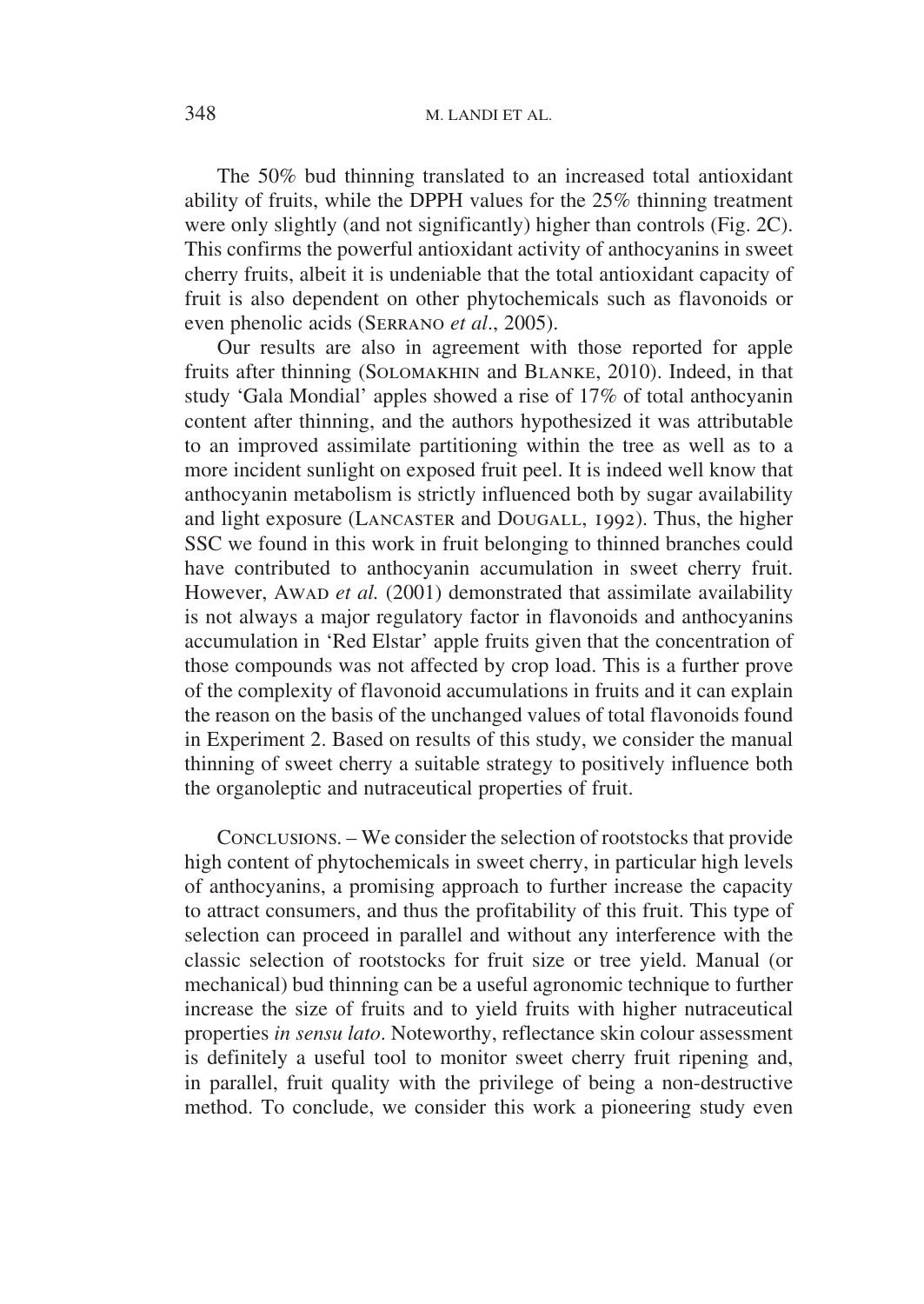though further research is necessary to confirm this preliminary results, for example using other rootstocks and/or cvs of sweet cherry.

ACKNOWLEDGEMENTS. – We are thankful to Dr. Lucia Guidi for the useful suggestions during the revision of the manuscript.

## **REFERENCES**

- Awad M.A., de Jager A., van der Plas L.H.W., van der Krol A.R.: Flavonoid and chlorogenic acid changes in skin of 'Elstar' and 'Jonagold' apples during development and ripening. *Sci. Hort. 90*, 69-83 (2001).
- Cantín C.M., Pinochet J., Gogorcena Y., Moreno M.A.: Growth, yield and fruit quality of 'Van' and 'Stark Hardy Giant' sweet cherry cultivars as influenced by grafting on different rootstocks. *Sci. Hort. 123*, 329-335 (2010).
- Chaovanalikit A., Wrolstad R.E.: Total anthocyanins and total phenolics of fresh and processed cherries and their antioxidant properties. *J. Food Sci. 69*, 67-72 (2004).
- Cicerale S., Lucas L.J., Keast R.S.J.: Antimicrobial, antioxidant and anti-inflammatory phenolic activities in extra virgin olive oil. *Curr. Opin. Biotech. 23*, 129-135 (2012).
- CLINE J.A., TROUGHT M.: Effect of gibberellic acid on fruit cracking and quality of Bing and Sam sweet cherries. *Can. J. Plant Sci. 87*, 545-550 (2007).
- DEVER M.C., MAC DONALD R.A., CLIFF M.A.: Sensory evaluation of sweet cherry cultivars. *J. Agric. Food Chem. 31*, 150-153 (1996).
- DRAKE S.R., PROEBSTING E.L., SPAYD S.E.: Maturity index for the colour grade of canned dark sweet cherries. *J. Am. Soc. Hortic. Sci. 107*, 180-183 (1982).
- Gan R.Y., Xu X.R., Song F.L., Kuang L., Li H.B.: Antioxidant activity and total phenolic content of medicinal plants associated with prevention and treatment of cardiovascular and cerebrovascular diseases. *J. Med. Plant Res. 4*, 2438-2444 (2010).
- Gao L., Mazza G.: Characterization, quantification, and distribution of anthocyanins and colorless phenolic in sweet cherries. *J. Agric. Food Chem. 43*, 343-346 (1995).
- Gonçalves B., Silva A.P., Moutinho-Pereira J., Bacelar E., Rosa E., Meyer A.S.: Effect of ripeness and postharvest storage on the evolution of colour and anthocyanins in cherries (*Prunus avium* L.). *Food Chem. 103*, 976-984 (2007).
- Gratacos E., Cortes A., Kulczewski M.B.: New rootstocks for Chilean cherry industry. 50<sup>th</sup> Annual IFTA Conference (Hobart, Australia, 4-7 February 2007). Available at http://146.83.43.191/biocerezas/docs/gratacos/IFTA/NEW\_ROOTSTOCKS\_ FOR\_THE\_CHILEAN\_CHERRY\_INDUSTRY.pdf (2007).
- Henriod R.E., Tustin D.S., Breen K.C., Oliver M., Dayatilake G.A., Palmer J.W. et al.: Thinning effects on 'Scifresh' apple fruit quality at harvest and after storage. *Acta Hortic. 903*, 83-788 (2011).
- IGNAT I., VOLF I., POPA V.I.: A critical review of methods for characterisation of polyphenolic compounds in fruits and vegetables. *Food Chem. 126*, 1821-1835 (2011).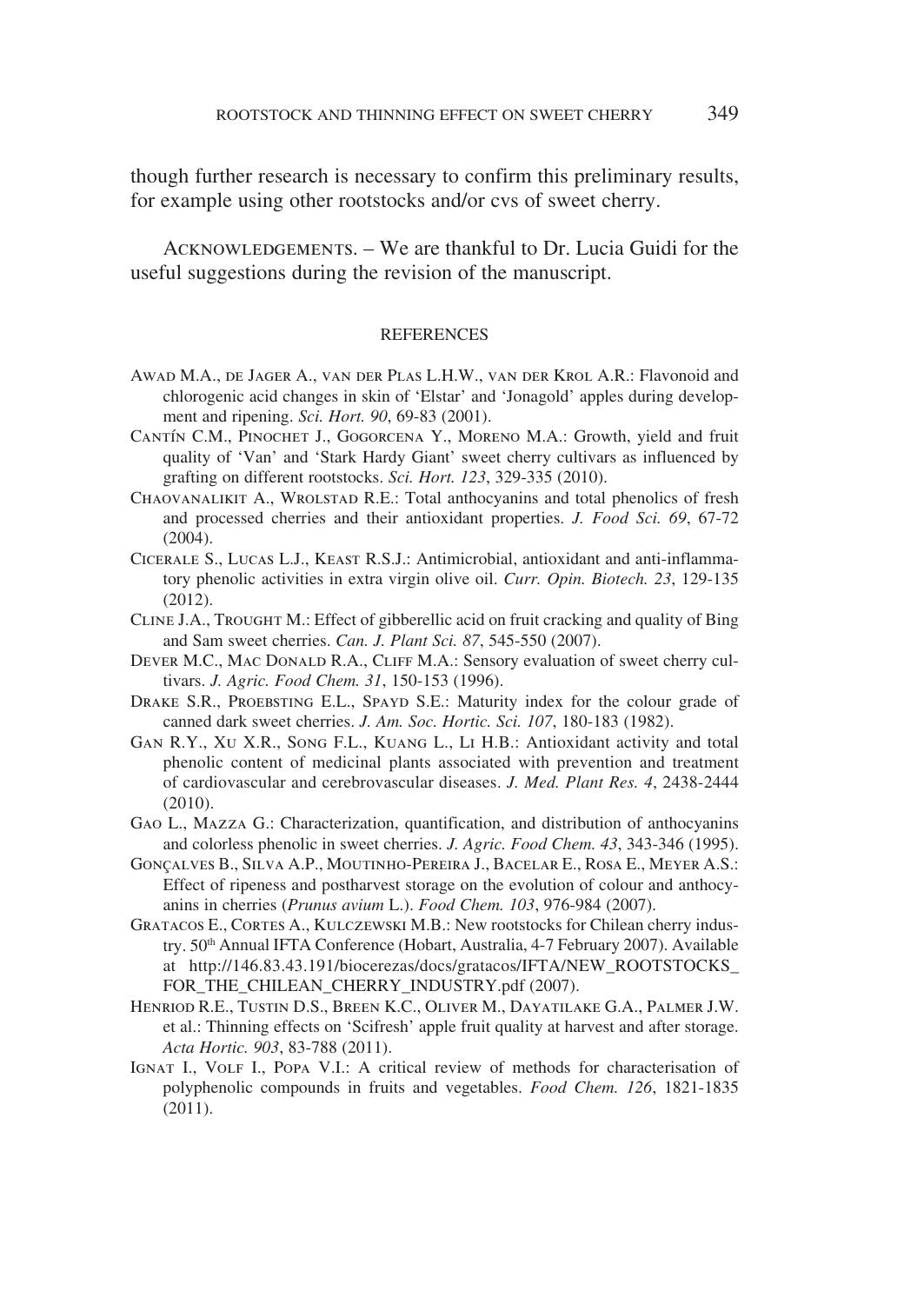- Jakobek L., Šeruga M., Voća S., Šindrak Z., Dobričević N.: Flavonol and phenolic acid composition of sweet cherries (cv. 'Lapins') produced on six different vegetative rootstocks. *Sci. Hort. 123*, 23-28 (2009).
- KELEBEK H., SELLI S.: Evaluation of chemical constituents and antioxidant activity of sweet cherry (*Prunus avium* L.) cultivars. *Int. J. Food Sci. Technol. 46*, 2530-2537 (2011).
- Kim H.Y., Chen F., Wang Z., Rajapakse N.: Effect of chitosan on the biological properties of sweet basil. *J. Agric. Food Chem. 53*, 3696-3701 (2005).
- Lancaster J.E., Dougall K.: Regulation of skin color in apples. *Crit. Rev. Plant Sci. 10*, 487-502 (1992).
- Lang G.A.: Precocious dwarfing, and productive how will new cherry rootstocks impact the sweet cherry industry? *HortTechnology 10*, 719-725 (2000).
- Lenahan O.M., Whiting M.D.: Gibberellic acid inhibits floral bud induction and improves 'Bing' sweet cherry fruit quality. *HortScience 41*, 654-659 (2006).
- Liu Y., Liu X., Zhong F., Tian R., Zhang K., Zhang X., Li T.: Comparative study of phenolic compounds and antioxidant activity in different species of cherries. *J. Food Sci. 76*, 633-638 (2011).
- Mozetič B., Trebše P., Simičič M., Hribar J.: Changes of anthocyanins and hydroxycinnamic acids affecting the skin colour during maturation of sweet cherry (*Prunus avium* L.). *Lebensm. Wiss. Technol. 37*, 123-128 (2004).
- Prassinos C., Ko J.H., Lang G., Iezzoni A.F., Han K.H.: Rootstock-induced dwarfing in cherries is caused by differential cessation of terminal meristem growth and is triggered by rootstock-specific gene regulation *Tree Physiol. 7*, 927-936 (2009).
- PRVULOVIC D., MALENČIC D., LJUBOJEVIC M., OGNJANOV V.: Antioxidant properties of sweet cherries (*Prunus avium* L.) - Role of phenolic compounds. *World Acad. Sci. Eng. Tech. 5*, 11-25 (2011).
- Remorini D., Tavarini S., Degl'Innocenti E., Loreti F., Massai R., Guidi L.: Effect of rootstocks and harvesting time on the nutritional quality of peel and flesh of peach fruits. *Food Chem. 110*, 361-367 (2008).
- SCHOEDL K., DENK A., HUMMELBRUNNER S., MODL P., FORNECK A.: No improvement in fruit quality through chemical flower thinning in sweet cherry (*Prunus avium* L.). *J. Sci. Food Agric. 89*, 1236-1240 (2009).
- Serrano M., Guillén F., Martínez-Romero D., Castillo S., Valero D.: Chemical constituents and antioxidant activity of sweet cherry at different ripening stages. *J. Agric. Food Chem. 53*, 2741-2745 (2005).
- Solomakhin A.A., Blanke M.M.: Mechanical flower thinning improves the fruit quality of apples. *J. Sci. Food Agric. 90*, 735-741 (2010).
- Stoner G.D., Wang L.S., Casto B.C.: Laboratory and clinical studies of cancer chemoprevention by antioxidants in berries. *Carcinogenesis 29*, 1665-1674 (2008).
- Usenik V., Fabčič J., Štampar F.: Sugars, organic acids, phenolic composition and antioxidant activity of sweet cherry (*Prunus avium* L.). *Food Chem. 107*, 185-192 (2008).
- Usenik V., Fajt N., Mikulic-Petkovsek M., Slatnar A., Stampar F., Veberic R.: Sweet cherry pomological and biochemical characteristics influenced by rootstock. *J. Agric. Food Chem. 58*, 4928-4933 (2010).
- Wallace T.C.: Anthocyanin in cardiovascular disease. *Adv. Nutr. 2*, 1-7 (2011).
- Webster A.D., Spenced J.E.: Fruit thinning plums apricots. *Plant Growth Regul. 31*, 101-112 (2000).